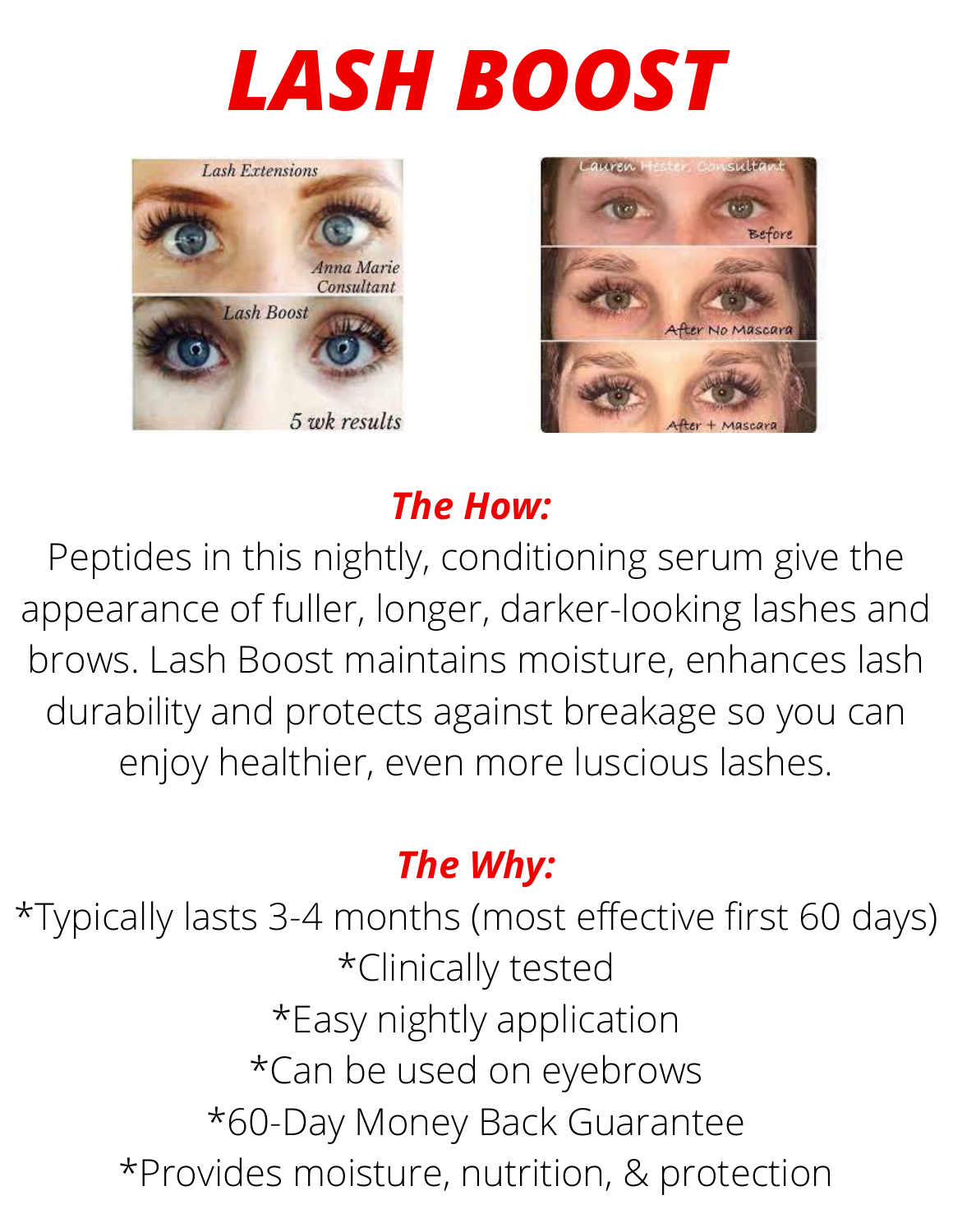# **Lash Boost Pricing Options for Clients**



Lash Boost ....... \$150.00 Shipping........... \$11.95



Pay today: \$161.95 + tax Future Orders: \$161.95 + tax





Pay today: \$154.95+tax Future Orders: \$135.00 + tax